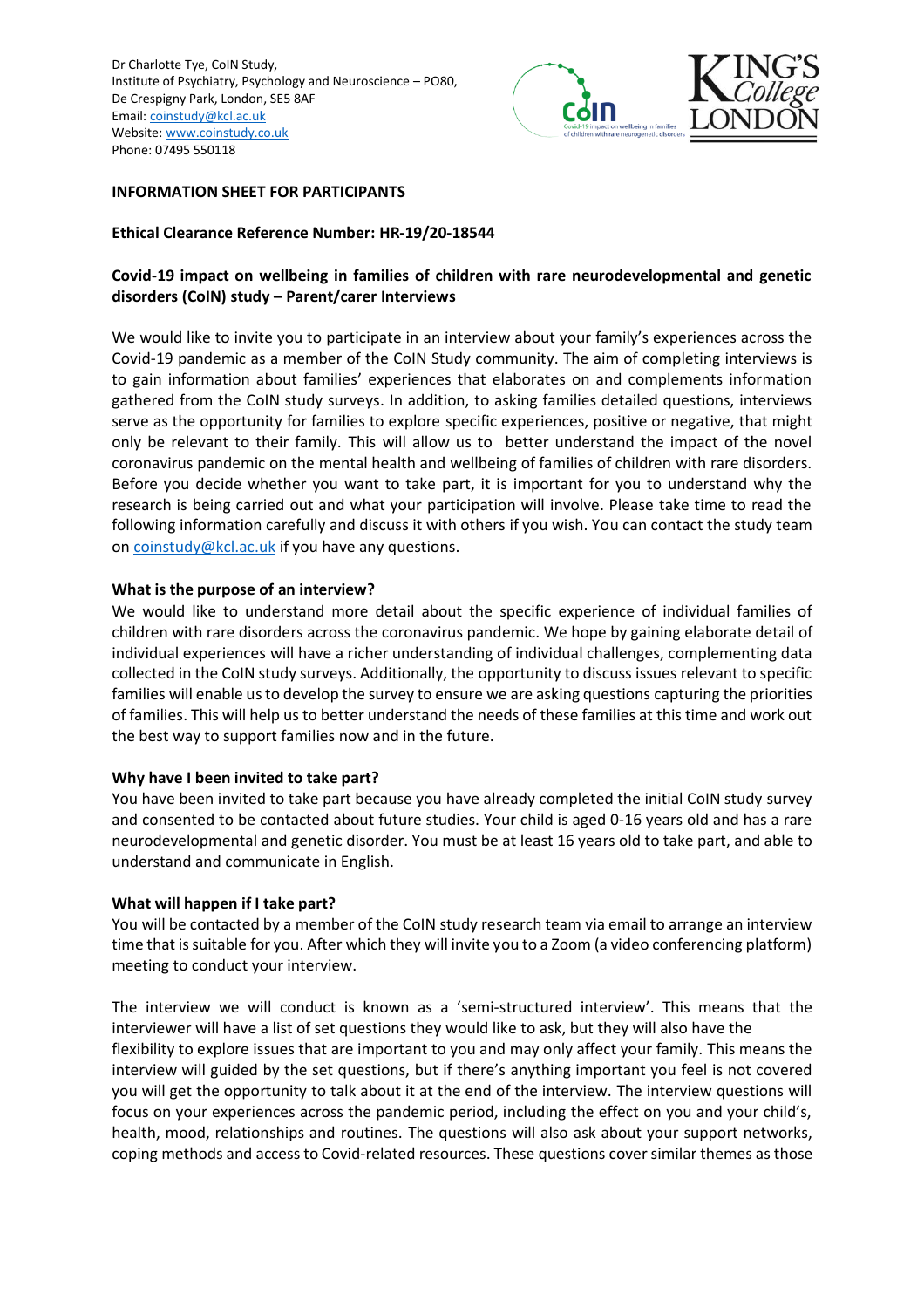in the CoIN study surveys, but an interview allow us the opportunity to explore specific questions and responses in more detail.

You do not need any background knowledge to take part in an interview but must have taken part in the CoIN study. There are no right or wrong answers.

We will also ask you for consent to be contacted for reimbursement of your time. You do not have to consent to this to take part in an interview, and not consenting to this will not have any negative consequences on your participation in the CoIN study or any future studies. You can contact us to be removed from this list at any time.

## **What if I don't feel comfortable answering some or all of the questions?**

Simply tell the interviewer that you do not feel comfortable answering that question and they will move on to the next one. You may end your participation at any time, for any reason, and we will not ask you why. You can opt out of recontact at any point. These decisions are entirely yours and we will respect your wishes.

### **Do I have to take part?**

Participation is completely voluntary. You should only take part if you want to and choosing not to take part will not disadvantage you in any way. If you choose to take part, you will be asked to provide your consent.

### **What are the possible risks of taking part?**

There are no significant risks in taking part. The study will involve completing a single 30-40-minute interview, including questions about you family's specific experience of the coronavirus pandemic. Our study website [\(www.coinstudy.co.uk\)](http://www.coinstudy.co.uk/) contains links to services and helplines if you feel distressed while completing or after finishing the interview and would like to seek support. You will be reminded of where you can access links to services and helplines at the end of the interview .

#### **What are the possible benefits of taking part?**

There are no immediate individual benefits to taking part. We will provide specialised resources and coping tips via our website and social media, and these will be updated according to the responses we receive. What you say will help us to understand how pandemics affect the mental health and wellbeing of families of children with rare disorders and to improve support now and in the future.

#### **Will I be reimbursed for my time?**

If you provide your email when you register to take part in an interview and consent to be contacted for reimbursement, you will be sent a gift voucher worth £25 upon completion of the interview. You are not obliged to accept reimbursement for your time. If you would prefer not to be reimbursed, you do not have to provide consent to be recontacted for reimbursement. Not consenting to this will not impact your participation in the interview and will not have any negative consequences on your participation in the CoIN study or other research studies.

#### **What will happen with the results of the interview?**

The information you provide will help us understand the specific challenges faced by families of children with rare disorders to develop support to help them now and in the future. We will also use the information you provide to update and develop our survey and monthly follow-ups, such that they include questions addressing the priorities of families of children with rare disorders.

## **Data handling and confidentiality**